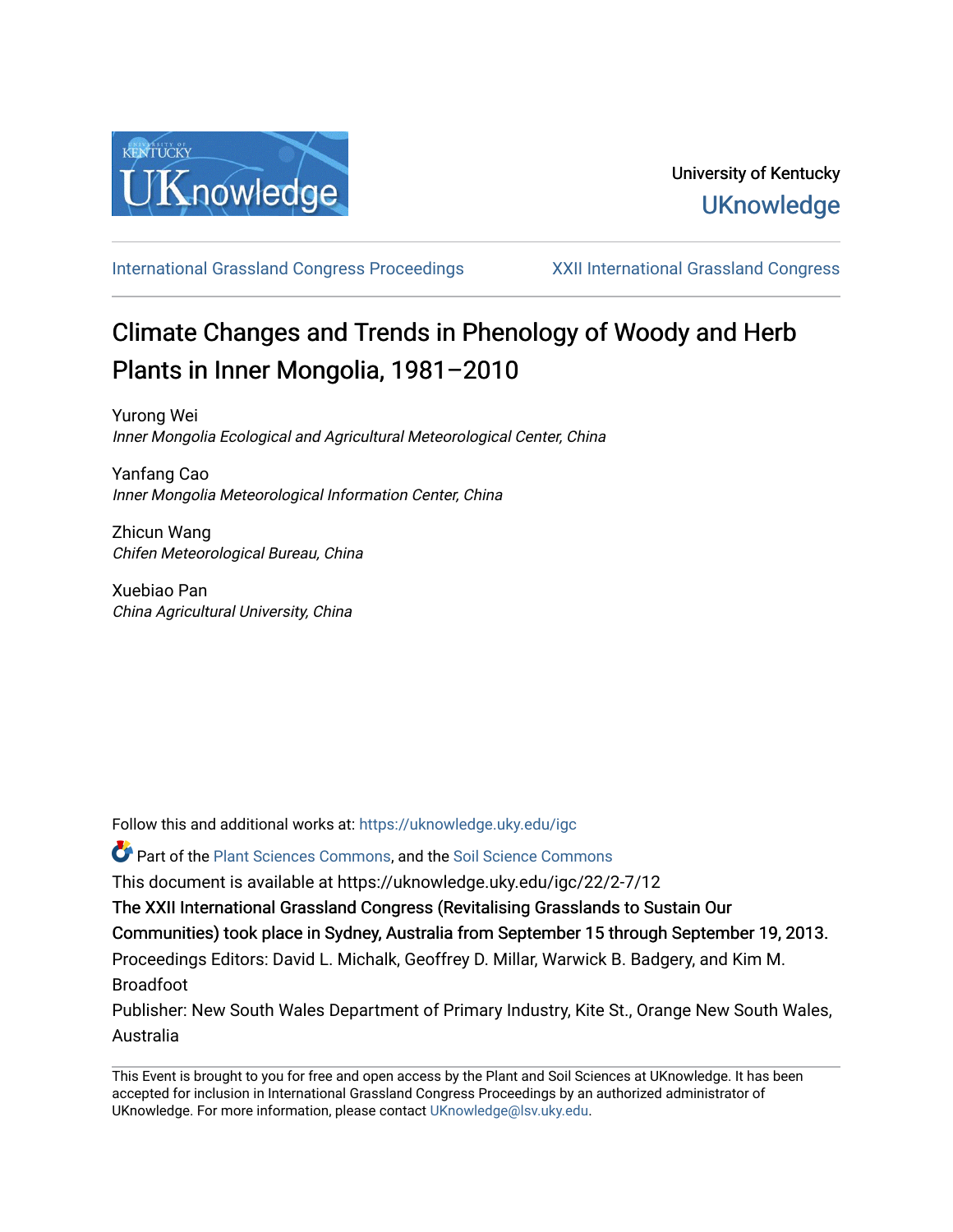# Climate changes and trends in phenology of woody and herb plants in Inner Mongolia, 1981–2010

*Yurong Wei <sup>A</sup> , Yanfang Cao <sup>B</sup> , Zhicun Wang <sup>C</sup> and Xuebiao Pan <sup>D</sup>*

<sup>A</sup> Inner Mongolia Ecological and Agricultural Meteorological Center, Hohhot 010051, Inner Mongolia, People's Republic of China

B Inner Mongolia Meteorological Information Center, Hohhot 010051, Inner Mongolia, People's Republic of China<br>C Chifen Meteorological Bureau, Chifeng 024000, Inner Mongolia, People's Republic of China

<sup>D</sup> Institutes of Resources and Environment, China Agriculture University, Beijing 100094, People's Republic of China Contact email: yurong\_w@126.com

**Keywords:** Climate change, climate tendency rate, phenology, woody plants, herbs.

# **Introduction**

The phenology of plants is a comprehensive reflection of seasonal climatological and ecological conditions and may be used as an indicator of climate change (Thomas *et al.* 2000; Volker and Annette 2004; Li *et al.* 2005). Analysis was made of the dates of sprouting, flowering and defoliating of woody and herb plants observed on 24 Agricultural Meteorological Stations in Inner Mongolia, China from 1980 to 2010. To assess the potential future change data was analysed for the 2011 to 2050 period using the England Hadley Climate Centre scenario (Wei *et al.* 2012).

# **Methods**

#### *Data Collection*

Phenological data was collected from 24 meteorological stations that are located from east to west in Inner Mongolia that make up the Phenological Monitoring Network. Although, phenological data collection only started (for most stations) in 1980, recording of climate data across most stations started around 1952. Therefore, climate data series can be used to analyse longer climate trends. There is a great deal of climatic variation in Inner Mongolia as you move from east to west and thus for the purposes of this poster only data from the Xilingol league steppe grassland will be presented. It is however, broadly representative of northern china grasslands. The Xilingol league has fifteen meteorological stations that data were taken from and used to analyse climate trends.

#### *Data analysis*

Least square methods were used to calculate the change in climate relative to the rate of the annual mean temperature (Estrelle and Sparks 2007), along with precipitation of 15 meteorological stations from 1961 to 2010 in the Xilingol league. Linear regression analysis was used to analyse the impact of climate change on woody plant and herbs phenology.

#### **Results**

The change in climate since 1961 is shown in Table 1. Temperature increases per 30-year periods have shown

|                            | Inner Mongolia, China.        | Table 1. Climate trend index from 1961 to 1990 (baseline)<br>and overlapping 30 years periods in Xilingol grassland |                           |                                 |
|----------------------------|-------------------------------|---------------------------------------------------------------------------------------------------------------------|---------------------------|---------------------------------|
| <b>Baseline</b><br>periods | Annual<br>mean<br>temperature | Annual<br>mean<br>maximum                                                                                           | Annual<br>mean<br>minimum | Annual<br>precipitation<br>(mm) |

| Daschne<br>periods | .<br>mean<br>temperature<br>$(0^{\circ}C)$ | <u>, millaul</u><br>mean<br>maximum<br>temperature<br>$(0^{\circ}C)$ | <u>, ,,,,,,,,,,</u><br>mean<br>minimum<br>temperature<br>$(0^{\circ}C)$ | .<br>precipitation<br>(mm) |
|--------------------|--------------------------------------------|----------------------------------------------------------------------|-------------------------------------------------------------------------|----------------------------|
| 1961-<br>1990      | 0.24                                       | 0.03                                                                 | 0.54                                                                    | $-0.13$                    |
| 1971-<br>2000      | 0.54                                       | 0.42                                                                 | 0.68                                                                    | 7.52                       |
| 1981-<br>2010      | 0.66                                       | 0.68                                                                 | 0.6                                                                     | $-14.13$                   |

in general much faster rates of increase in more recent times. This has apparently had an impact on the phenology of a large number of plant species. Compared to 1980 (when phenological observations started) by 2010, the sprouting dates of woody plants, including 71% of *Populus sp.*, 57% of *Ulmus sp.* and 59% of *Salix* sp. were occurring earlier. The abscission date of 71 % of *Populus* spp., 67% of *Ulmus* spp. and 65% *Salix* spp. plants also occurred later. In herbaceous plants, germination dates of 55% of *Taraxacum mongolicum*, 41% of *Plantago asiatica* and 47% of *Iris ensata* plants occurred earlier than normal whereas the date at which plants senesced occurred later in the season; 77% of *Taraxacu mongolicum*, 68% of *Plantago asiatica* and 68% of *Iris ensata*.

As can be seen in Table 2, under the A1B scenario, temperature will increase 2.4ºC by 2050 and precipitation

**Table 2. Climate scenario trend index from 2011 to 2050 in Xilingol grassland Inner Mongolia, China** 

| Scenario       | Annual<br>mean<br>temperature<br>$(0^{\circ}C)$ | Maximum<br>temperature<br>$(0^{\circ}C)$ | Minimum<br>temperature<br>$(0^{\circ}C)$ | Precipitation<br>(mm) |
|----------------|-------------------------------------------------|------------------------------------------|------------------------------------------|-----------------------|
| A1B            | 0.06                                            | 0.05                                     | 0.06                                     | $-0.05$               |
| A <sub>2</sub> | 0.05                                            | 0.04                                     | 0.06                                     | 1.08                  |
| B <sub>2</sub> | 0.04                                            | 0.03                                     | 0.04                                     | 0.68                  |